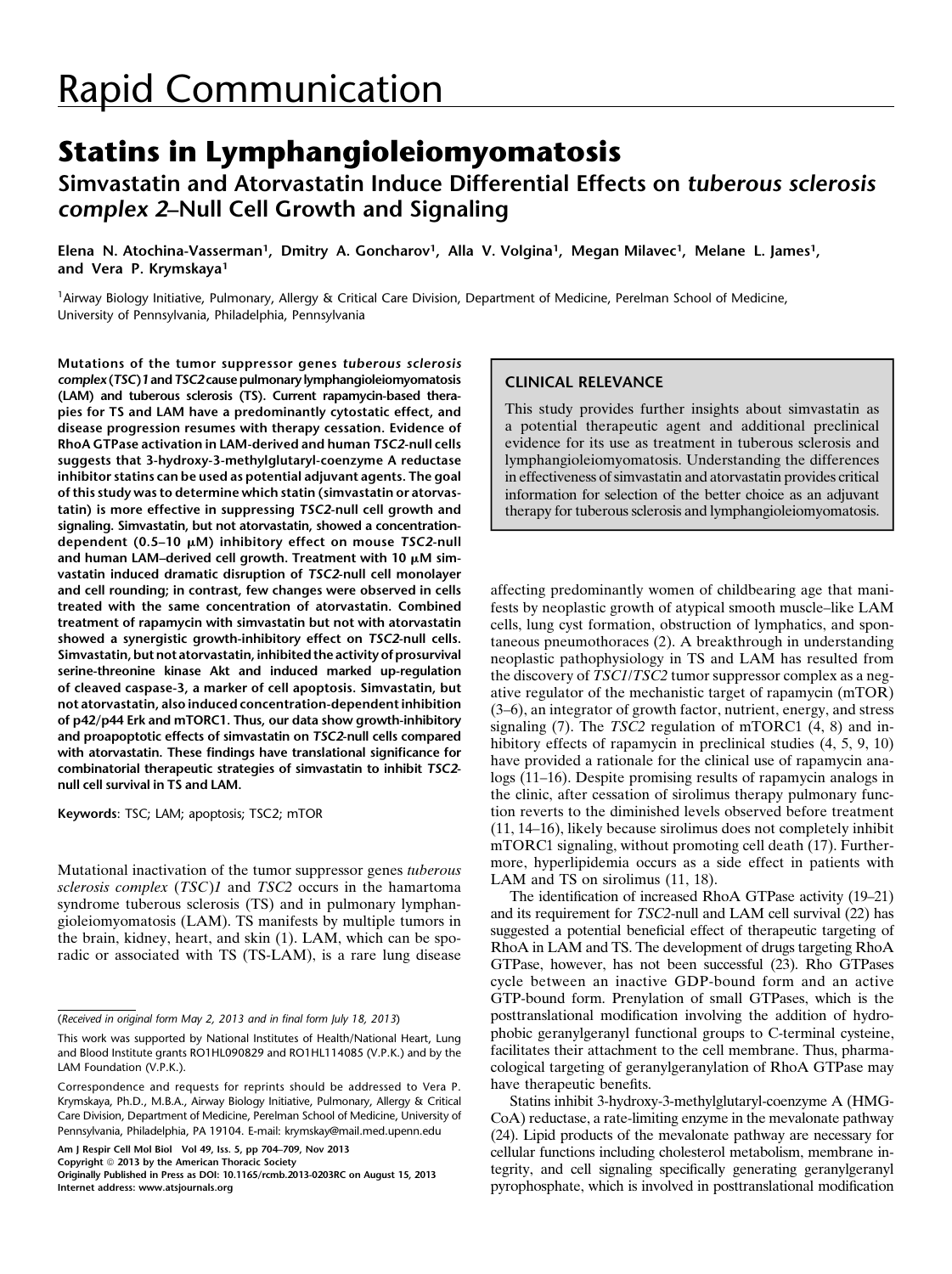of membrane-bound small GTPases including Rho, Rac1, and Cdc42 (23). Retrospective study of patients with LAM on statins has cautioned about the potential effects of statins on lung function without taking into account intermolecular differences between statins (25). For example, atorvastatin up-regulates the expression of VEGF-D (26), which is up-regulated in the serum of patients with LAM and is a potential prognostic biomarker for LAM (27). Thus, preclinical comparison of different statins under the same experimental conditions is needed, and their pharmacological characteristics and safety in LAM remain to be determined.

In our published studies, we demonstrated a growth inhibitory effect of simvastatin in vitro and in vivo on TSC2-null cell and tumor growth (22, 28). Finlay and colleagues (20) and Lee and colleagues (29) used atorvastatin. These studies were performed using different cell and animal models, limiting their translational utility and leaving unanswered the question of whether simvastatin or atorvastatin could be used in TS and LAM clinical trials. The goal of this study was to determine whether simvastatin and atorvastatin have differential effects on TSC2-null cell growth. Understanding the differences in effectiveness of these drugs may provide critical information for the selection of the better choice as an adjuvant therapy for TS and LAM.

#### RESULTS

#### Effect of Simvastatin and Atorvastatin on Mouse TSC2-Null Cell Growth

To perform comparative analysis of statins, we used mouse epithelial TSC2-null cells derived from kidney lesions of  $TSC2^{+/-}$  mice used in the LAM mouse model (28, 30) and human LAMderived cells (4). TSC2-null and LAM-derived cells, plated on 6-well plates, were maintained in Dulbecco's modified Eagle medium supplemented with 10% FBS for 6 days in complete medium that was changed every other day and supplemented with 0.5, 1.0, 5.0, and 10 µm freshly made atorvastatin (Sigma Aldrich, St. Louis, MO) or simvastatin (EMD Millipore, Darmstadt, Germany). Control cells were maintained at the same conditions and treated with diluent. Morphological analysis using a phasecontrast microscope (TE 2000; Nikon, Melville, NY) showed dramatic disruption of TSC2-null cell monolayer and cell rounding at 10  $\mu$ M simvastatin at Day 6 (Figure 1). In contrast, few morphological changes were observed in TSC2-null cells treated with the same concentration of atorvastatin (Figure 1).

Statins not only inhibit cell proliferation but also promote apoptosis, which decreases cell numbers (22, 31). Thus, to adequately assess the effect of simvastatin and atorvastatin on cell growth, we used cell counts performed on the Countess Automated cell counter (Invitrogen, Grand Island, NY). Treatment with simvastatin exhibits significant dose-dependent inhibition of TSC2-null



Figure 1. Simvastatin, but not atorvastatin, induces tuberous sclerosis complex 2 (TSC2)-null cell rounding. A total of  $1.5 \times 10^5$  TSC2-null cells were plated on 6-well plates and treated with 10  $\mu$ M of atorvastatin or simvastatin added freshly every other day as described in RESULTS. Untreated cell were used as a control. Representative images were taken using a phase-contrast microscope.

cell growth (56  $\pm$  3%, 61  $\pm$  8%, 34  $\pm$  5%, and 7  $\pm$  2% of cells were detected after treatment with 1, 2, 5, and 10  $\mu$ M, respectively;  $P < 0.001$  versus untreated cells). TSC2-null cell counts revealed that, at concentrations of 1 and 2  $\mu$ M, simvastatin and atorvastatin have comparable inhibitory effects on cell growth. However, at a concentration of 5  $\mu$ M atorvastatin showed 40% inhibition, and simvastatin showed 66% inhibition ( $P < 0.005$ ). At 10  $\mu$ M, only 7  $\pm$  2% of simvastatin-treated cells were detected, in contrast to 69  $\pm$  6% of cells treated with atorvastatin (P < 0.0001) (Figure 2A). Similarly, simvastatin showed marked dosedependent growth inhibition of human LAM-derived cells with complete loss of cell numbers at 10  $\mu$ M (52  $\pm$  4%, 32  $\pm$  5%, and 0% of cells were detected after treatment with 1, 5, and 10  $\mu$ M simvastatin, respectively;  $P < 0.001$  versus untreated cells) (Figure 2B). Unlike simvastatin, atorvastatin does not inhibit cell growth at doses of 1, 5, and 10  $\mu$ M (76  $\pm$  6%, 70  $\pm$  5%, and 72  $\pm$  14%, respectively). Cell count analysis at  $0.5 \mu M$  revealed that neither simvastatin nor atorvastatin exhibits inhibitory effects on cell growth in both cell lines.

To determine the potential for the combination therapy of statins and rapamycin, TSC2-null cells were treated with 20 nM of rapamycin combined with atorvastatin or simvastatin. The combination of atorvastatin with rapamycin appears to have an additive effect on growth inhibition (Figure 3A). Rapamycin in combination with 0.5, 1, 5, and 10  $\mu$ M atorvastatin shows  $45 \pm 1\%$ ,  $50 \pm 4\%$ ,  $55 \pm 4\%$ , and 65  $\pm$  1% growth inhibition, respectively, compared with 40  $\pm$ 3% inhibition by rapamycin alone (Figure 3A). In contrast, the combination of simvastatin and rapamycin showed a synergistic



Figure 2. Simvastatin, but not atorvastatin, abrogates TSC2-null cell growth. TSC2-null (A) or lymphangioleiomyomatosis (LAM)-derived cells (B) were treated with atorvastatin (triangles) or simvastatin (squares) over the range of concentrations (0.5, 1.0, 5.0, and 10  $\mu$ M). Untreated cells were used as control. Cell counts were performed and analyzed with three measurements for each condition. Each point represents the mean of three to eight measurements  $\pm$  SEM.  $^{#}P < 0.01$ for cells treated with simvastatin or atorvastatin versus untreated cells.  $*P < 0.01$  for cells treated with atorvastatin versus simvastatin by analysis of variance (Bonferroni-Dunn).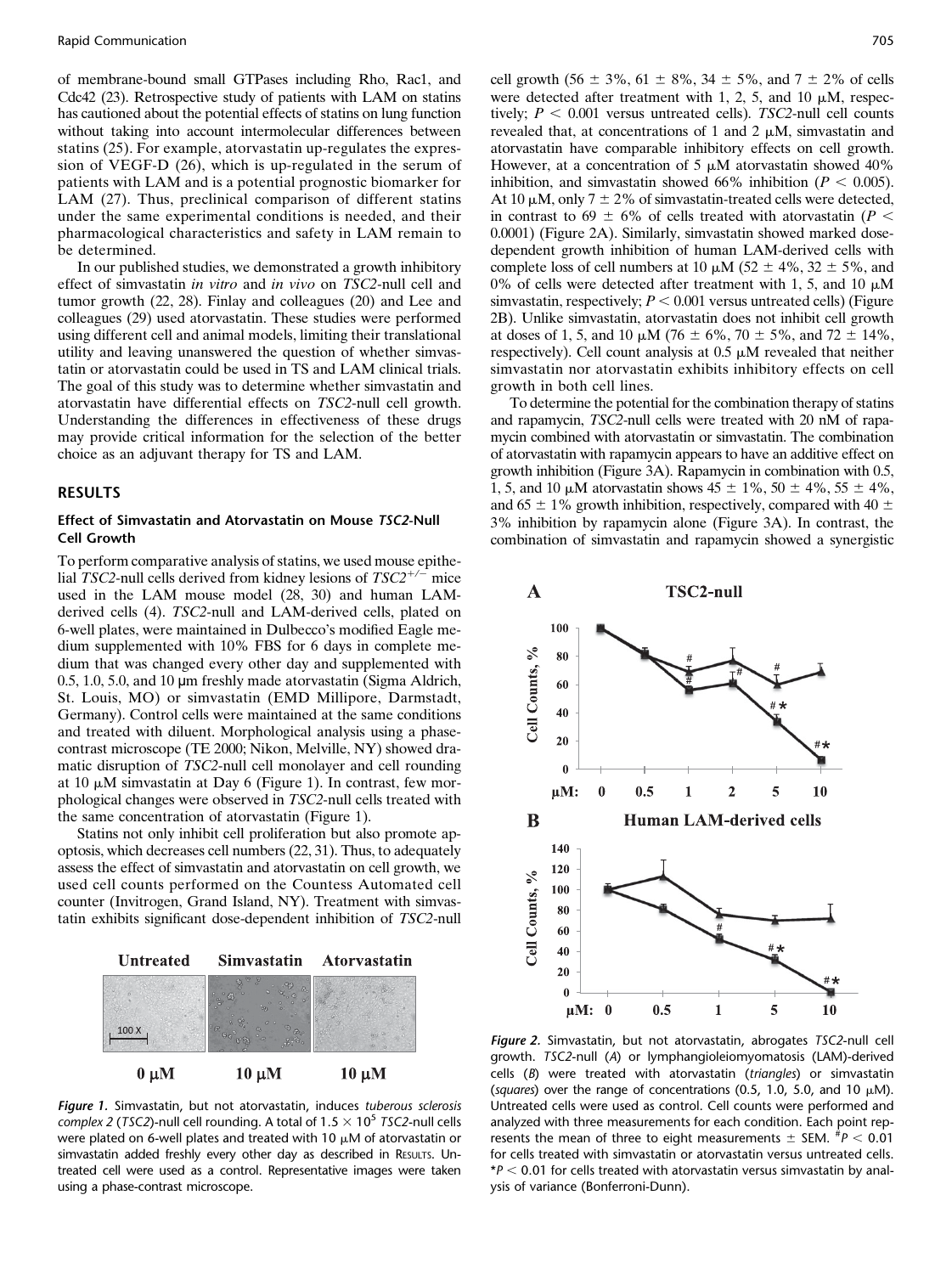

Figure 3. Rapamycin differentially enhances inhibitory effects of simvastatin or atorvastatin on TSC2-null cell growth. Cells were maintained in Dulbecco's modified Eagle medium with 10% FBS for 6 days in complete media supplemented with freshly made 20 nM of rapamycin (open diamonds); atorvastatin with the range of concentrations 0.5, 1.0, 5.0, and 10 µM (triangles); or a combination of both (solid diamonds) (A). TSC2-null cells were treated with 20 nM of rapamycin (open diamonds); simvastatin with the range of concentrations 0.5, 1.0, 5.0, and 10 µM (squares); or a combination of both (solid diamonds) (B). Control cells were maintained at the same conditions and treated with diluent. Cell counts were performed and analyzed; two measurements were taken for each condition. Each point represents the mean of two measurements  $\pm$  SEM.  $^{\#}P$  < 0.01 for cells with treatment versus untreated cells.  $*P < 0.01$  for cells with single treatment simvastatin or atorvastatin versus combination with rapamycin alone by analysis of variance (Bonferroni-Dunn).

inhibitory effect on TSC2-null cell growth at concentrations of 0.5 and 1  $\mu$ M. Combining rapamycin with 0.5 and 1  $\mu$ M of simvastatin induced 75  $\pm$  1% and 79  $\pm$  1.6% growth inhibition, respectively, in contrast to 37  $\pm$  1% and 46  $\pm$  1% inhibited by simvastatin alone. Combination with rapamycin had little effect on simvastatin used at the higher doses (19  $\pm$  0.9% and 9  $\pm$  0.6% of cells were detected after treatment with 5 and 10  $\mu$ M, respectively;  $P < 0.001$  versus untreated cells or rapamycin alone) (Figure 3B) potentially due to a dominant proapoptotic mechanism induced by simvastatin, as demonstrated in a published study (22).

#### Simvastatin-Induced Down-Regulation of Akt/PKB in TSC2-Null Cells

Akt/PKB is a serine-threonine kinase that controls programmed cell death by phosphorylating substrates and regulates apoptosis and cellular metabolism (32). Phosphorylation of Akt/PKB on Serine-473 is regulated by mTORC2 and is required for Akt/ PKB activation (33). Whole cell lysates were prepared from cells treated with diluent or with the indicated concentration of simvastatin or atorvastatin. Cells were then washed with ice-cold PBS, and whole cell lysates were prepared. Protein contents were measured using a detergent-compatible protein assay reagent kit (Bio-Rad, Hercules, CA), and equal amounts of protein were subjected to SDS-PAGE. Immunoblot analyses were performed

with phospho-Akt and total Akt antibodies purchased from Cell Signaling Technology, Inc. (Boston, MA). Treatment of TSC2-null cells with simvastatin abolished Ser-473 Akt/PKB phosphorylation in a concentration-dependent manner (Figure 4A, upper panel). The Akt/PKB protein level was also markedly decreased in cells treated with 2, 5, and 10  $\mu$ M simvastatin (Figure 4A, *lower panel*). In contrast, in cells treated with atorvastatin, phosphorylation levels of Akt/PKB and protein levels were unchanged (Figure 4A).

#### Effect of Simvastatin on mTORC1 and Erk

Cells lacking TSC2 exhibit growth factor–independent activation of mTORC1 that directly phosphorylates the ribosomal protein S6 kinases, inducing phosphorylation of ribosomal protein S6 (7). Antibodies phospho-S6 and total S6 were supplied by Cell Signaling Technology, Inc. Simvastatin at concentrations of 2, 5, and  $10 \mu$ M markedly inhibited S6 phosphorylation without affecting total S6 protein level in TSC2-null cells (Figure 3B). In contrast, treatment of cells with atorvastatin had little effect on S6 phosphorylation and protein level (Figure 4B).

Extracellular mitogen-regulated protein kinase (Erk) p42/p44 is essential for carcinogenesis and is constitutively activated in a variety of cancers (34). Treatment of TSC2-null cells with  $1 \mu$ M simvastatin inhibited Erk phosphorylation (Figure 4C), and 2, 5, and 10  $\mu$ M simvastatin abolished Erk signaling. In contrast, the same concentrations of atorvastatin had little effect on Erk. Antibodies total p42/p44 Erk and phospho p42/44-Erk were also purchased from Cell Signaling Technology, Inc.

#### Effect of Simvastatin and Atorvastatin on Cleaved Caspase-3 in TSC2-Null Cells

Our published study demonstrated marked induction of TSC2-null cell apoptosis detected by terminal deoxynucleotidyltransferasemediated dUTPbiotin nick end labeling stating by simvastatin (22). In this study, we examined the level of apoptosis using immunoblot analysis with an antibody for cleaved caspase-3, a marker of cell apoptosis (35). Immunoblot analyses were performed with cleaved caspase-3 antibodies (Cell Signaling Technology, Inc.). At 2  $\mu$ M, simvastatin induced a slight increase in cleaved caspase-3 levels (Figure 4C). The treatment of cells with 5 and 10  $\mu$ M simvastatin induced marked up-regulation of cleaved caspase-3 levels (Figure 4C). In contrast, no detectable cleaved caspase-3 was found in TSC2-null cells treated with concentrations of atorvastatin as high as  $10 \mu$ M (Figure 4C).

### **DISCUSSION**

Published preclinical studies using atorvastatin and simvastatin have provided contradictory evidence, potentially due to the use of different cell types, about the effectiveness of these drugs in TSC2-null cells (20, 22, 28, 29). To address this issue, we tested the therapeutic effect of simvastatin and atorvastatin on the same TSC2-null cells. Our study demonstrates that the proapoptotic effect of simvastatin but not atorvastatin correlates with simvastatin-induced inhibition of TSC2-null cell growth. Combination with rapamycin markedly potentiates the growth-inhibitory effect of simvastatin compared with the apparent additive effect of rapamycin in combination with atorvastatin. Simvastatin also shows effective inhibition of TSC2 null cell signaling, including Akt/PKB, Erk, and mTORC1, in contrast to the lack of atorvastatin effects. This study provides important preclinical data about the differential effects of simvastatin and atorvastatin on TSC2-null cell growth and signaling.

Mutations of tumor suppressor genes TSC1 or TSC2 cause TS, a genetic disease affecting approximately 1 million people worldwide (2). About 30% of those affected by TS, predominantly adult women, develop pulmonary TS-LAM, which manifests as neoplastic lesions that induce destruction of lung parenchyma and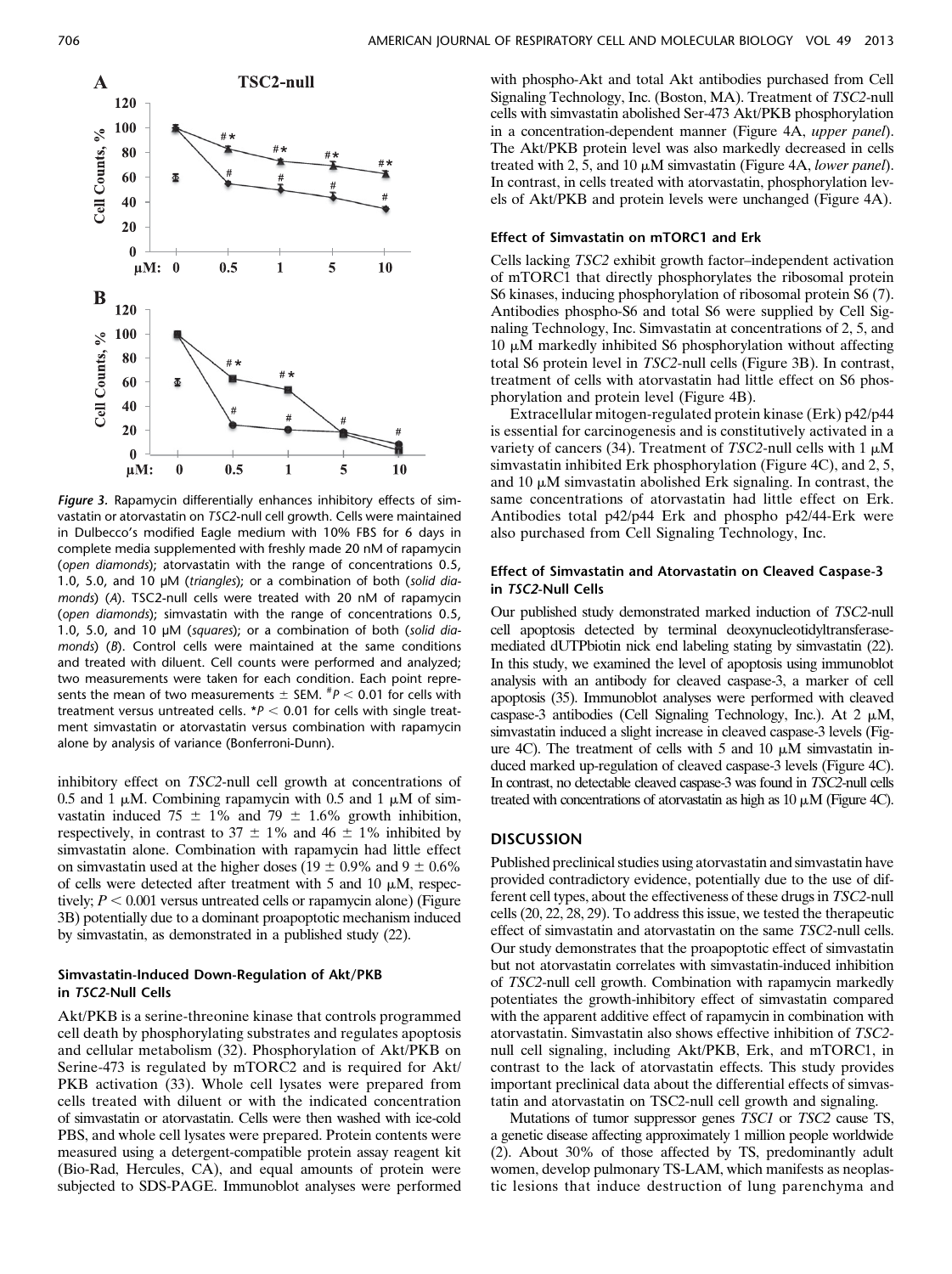

Figure 4. Simvastatin-induced down-regulation of Akt/ PKB, p42/p44 Erk, and mTORC1 and up-regulation of cleaved caspase-3. TSC2-null cells were treated with 0, 0.5, 1.0, 5.0, and 10  $\mu$ M of atorvastatin or simvastatin followed by immunoblot analyses with phospho-Ser473- Akt/PKB and Akt/PKB (A), phospho-S6 and ribosomal protein S6 (B), phospho-p42/p44 Erk and total p42/p44 Erk (C), and with cleaved caspase-3 (D) antibodies.

progressive loss of pulmonary function. TSC1/TSC2 regulates mTOR, which forms two functionally distinct complexes, rapamycin-sensitive mTORC1 and rapamycin-insensitive mTORC2 (33). Current rapamycin-based therapy for TS and LAM only slows down the disease progression, which is resumed upon the cessation of treatment (14, 15). The limitation of rapamycin as a cytostatic agent indicates the need for novel TS and LAM therapy targeting TSC2-null cell survival.

mTORC1-independent regulation of the actin cytoskeleton occurs through mTORC2-dependent regulation of RhoA and Rac1 GTPases (36), and Rac1 is required for mTOR activation (37). In TSC2-null and human LAM-derived cells, Rho GTPase activity is required for cell adhesion, motility, proliferation, and survival (19, 21, 22). Down-regulation of RhoA in TSC2 deficient, rat-derived TSC2-null ELT3 cells increases apoptosis and up-regulates the proapoptotic proteins Bim, Bok, and Puma (22), suggesting that pharmacological inhibition of RhoA in TSC2 null cells impairs their survival.

Statins are small molecule inhibitors of HMG-CoA reductase, the rate-limiting enzyme in the synthesis of mevalonate, a fatty acid intermediate in de novo cholesterol biosynthesis. Statins including simvastatin, pravastatin, lovastatin, and mevastatin are derived from fungi or made synthetically (e.g., atorvastatin and fluvastatin) (24). All statins are lipophilic except pravastatin (24). These agents are effective in preventing cardiovascular disease largely due to lowering cholesterol levels (38). In noncardiovascular diseases, including cancer (39), rheumatologic (40), and neurological disorders, the beneficial effects of statins are attributed to their "pleiotropic" effects (independent of their lipid-lowering properties). Pleiotropic effects of statins include the inhibition of isoprenoid intermediates involved in geranylgeranylation of Rho GTPases; farnesylation of small GTPases Ras and Rheb; oxidative stress; inhibition of L-type  $Ca^{2+}$  current (41); cell proliferation (22), invasion, and metastasis; and induction of apoptosis in leukemia and in smooth muscle, prostate, and breast cancer (24). Simvastatin has protective effects against oxidative stress, matrix metalloproteinase, and inflammation in preclinical studies (28). Statins also show potential uses in chronic obstructive pulmonary disease, osteoporosis, diabetes, and depression (42). The safety and efficacy of cholesterol-lowering drug statins are well documented as highly effective therapies used by millions of people (24, 38).

Statins differ in their pharmacological properties, such as equipotent doses, bioavailability, protein binding and elimination, pharmacogenetic factors, and cellular effects. An important question remains about the differences in the potency of statins as cholesterol-lowering drugs compared with the cholesterolindependent or "pleiotropic" effects of statins. Evidence from randomized, placebo-controlled trials shows comparable effects of atorvastatin and simvastatin at their standard doses on cardiovascular function (43). The equipotent daily doses needed to reach the therapeutic target of 25 to 30% reduction in lowdensity lipoprotein cholesterol, a valid surrogate parameter of HMG-CoA reductase inhibition, are 5 mg for atorvastatin and 10 mg for simvastatin (44). Thus, pharmacological and clinical evidence demonstrates higher potency of atorvastatin compared with simvastatin. Less is known about potency of statins in their cholesterol-independent or "pleiotropic" effects (45). Despite strong and consistent associations between the beneficial use of statins, cancer incidence, reduced mortality (46), and improved outcomes of treatment for chronic obstructive pulmonary disease (47), observational studies are inconclusive because they often do not provide information about the specific type of statin on clinical outcome. Further preclinical and clinical research with defined endpoints and defined population is needed to provide evidence for unanswered mechanistic, translational, and clinical questions.

Statins also have different drug interactions (48). Whereas simvastatin and lovastatin are mainly metabolized by cytochrome P450 (CYP) 3A, fluvastatin is metabolized by CYP2C9, and pravastatin is largely unchanged (44). Much less is known about statin differences in their pleiotropic effects, including cell growth and survival. For example, atorvastatin affects Rheb farnesylation (20), whereas simvastatin appears to have no such effect (22). In contrast, in vivo simvastatin induces cell apoptosis, whereas atorvastatin has little effect on cell survival and tumor size (20, 22, 28, 29). Our data present comparative effectiveness of simvastatin and atorvastatin using the same cell type and demonstrate the effectiveness of simvastatin in inducing proapoptotic effects in TSC2-null cells. This study provides further insights about simvastatin as a potential therapeutic agent and additional preclinical evidence for potential treatment in TS and LAM. Understanding the differences in effectiveness of simvastatin and atorvastatin provides critical information for choosing the most effective adjuvant therapy for TS and LAM.

[Author disclosures](http://www.atsjournals.org/doi/suppl/10.1165/rcmb.2013-0203RC/suppl_file/disclosures.pdf) are available with the text of this article at [www.atsjournals.org](http://www.atsjournals.org).

Acknowledgments: The authors thank Dr. Reynold A. Panettieri, Jr. and Dr. Elena A. Goncharova for critical reading of the manuscript and helpful discussions; Ms. Sharmin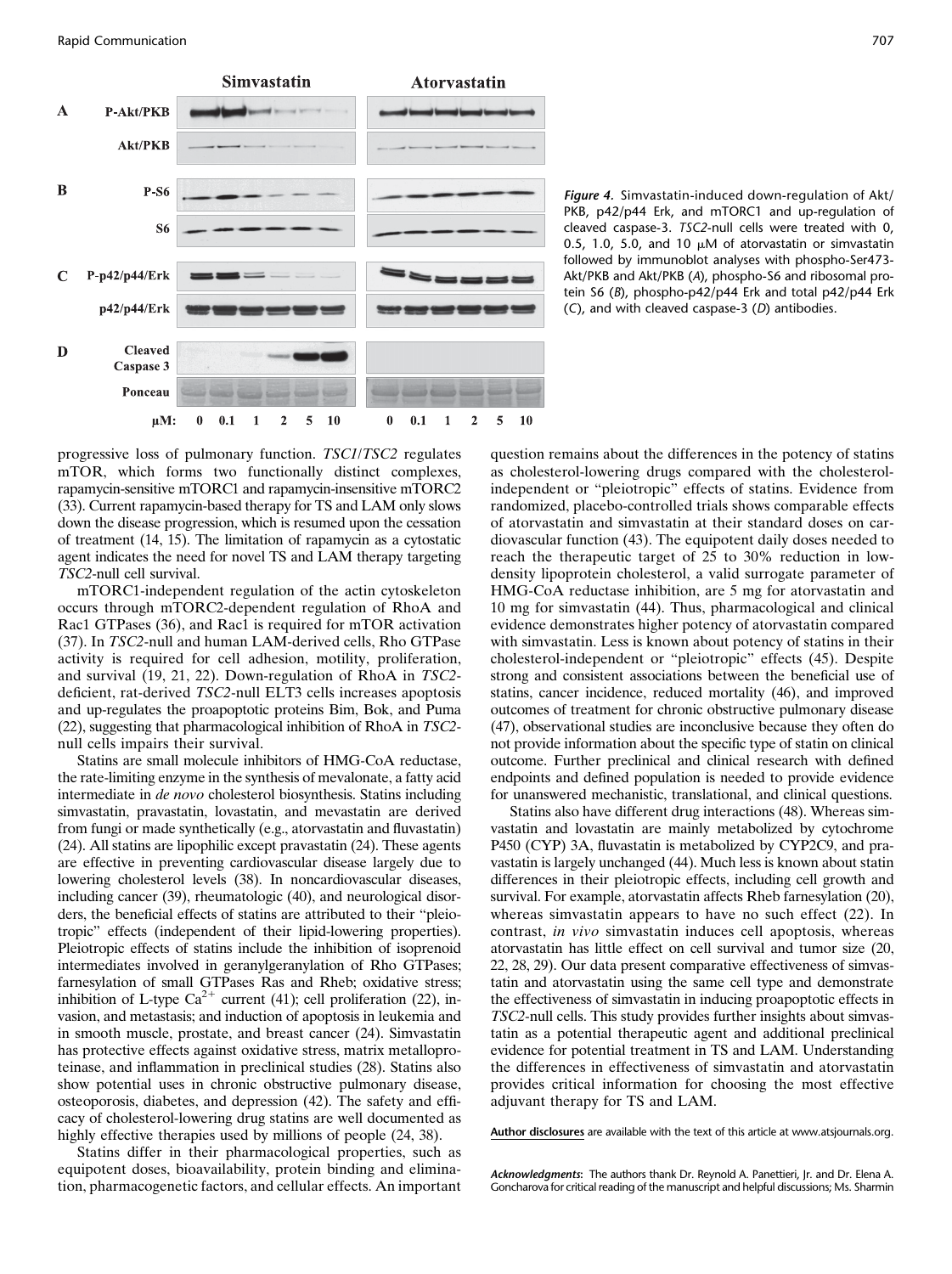#### References

- 1. Crino PB, Nathanson KL, Henske EP. The tuberous sclerosis complex. N Engl J Med 2006;355:1345–1356.
- 2. Henske EP, McCormack FX. Lymphangioleiomyomatosis: a wolf in sheep's clothing. J Clin Invest 2012;122:3807–3816.
- 3. McManus EJ, Alessi DR. TSC1-TSC2: a complex tale of PKB-mediated S6K regulation. Nat Cell Biol 2002;4:E214–E216.
- 4. Goncharova EA, Goncharov DA, Eszterhas A, Hunter DS, Glassberg MK, Yeung RS, Walker CL, Noonan D, Kwiatkowski DJ, Chou MM, et al. Tuberin regulates p70 S6 kinase activation and ribosomal protein S6 phosphorylation: a role for the TSC2 tumor suppressor gene in pulmonary lymphangioleiomyomatosis. J Biol Chem 2002;277:30958–30967.
- 5. Goncharova EA, Goncharov DA, Spaits M, Noonan D, Talovskaya E, Eszterhas A, Krymskaya VP. Abnormal smooth muscle cell growth in LAM: role for tumor suppressor TSC2. Am J Respir Cell Mol Biol 2006;34:561–572.
- 6. Kwiatkowski DJ, Zhang H, Bandura JL, Heiberger KM, Glogauer M, el-Hashemite N, Onda H. A mouse model of TSC1 reveals sex-dependent lethality from liver hemangiomas, and up-regulation of p70S6 kinase activity in tsc1 null cells. Hum Mol Genet 2002;11:525–534.
- 7. Yuan H-X, Xiong Y, Guan K-L. Nutrient sensing, metabolism, and cell growth control. Mol Cell 2013;49:379–387.
- 8. Kenerson HL, Aicher LD, True LD, Yeung RS. Activated mammalian target of rapamycin pathway in the pathogenesis of tuberous sclerosis complex renal tumors. Cancer Res 2002;62:5645–5650.
- 9. Lee L, Sudentas P, Donohue B, Asrican K, Worku A, Walker V, Sun Y, Scgmidt K, Albert MS, El-Hashemite N, et al. Efficacy of a rapamycin analog (CCI-779) and IFN-g in tuberous sclerosis mouse models. Genes Chromosomes Cancer 2005;42:213–227.
- 10. Krymskaya VP, Goncharova EA. PI3K/mTORC1 activation in hamartoma syndromes: therapeutic prospects. Cell Cycle 2009;8:403–413.
- 11. McCormack FX, Inoue Y, Moss J, Singer LG, Strange C, Nakata K, Barker AF, Chapman JT, Brantly ML, Stocks JM, et al. Efficacy and safety of sirolimus in lymphangioleiomyomatosis. N Engl J Med 2011;364:1595–1606.
- 12. Franz DN, Belousova E, Sparagana S, Bebin EM, Frost M, Kuperman R, Witt O, Kohrman MH, Flamini JR, Wu JY, et al. Efficacy and safety of everolimus for subependymal giant cell astrocytomas associated with tuberous sclerosis complex (EXIST-1): a multicentre, randomised, placebo-controlled phase 3 trial. Lancet 2012;381:125–132 .
- 13. Franz DN, Leonard J, Tudor C, Chuck G, Care M, Sethuraman G, Dinopoulos A, Thomas G, Crone KR. Rapamycin causes regression of astrocytomas in tuberous sclerosis complex. Ann Neurol 2006;59:490–498.
- 14. Bissler JJ, McCormack FX, Young LR, Elwing JM, Chuck G, Leonard JM, Schmithorst VJ, Laor T, Brody AS, Bean J, et al. Sirolimus for angiomyolipoma in tuberous sclerosis complex or lymphangioleiomyomatosis. N Engl J Med 2008;358:140–151.
- 15. Davies DM, de Vries PJ, Johnson SR, McCartney DL, Cox JA, Serra AL, Watson PC, Howe CJ, Doyle T, Pointon K, et al. Sirolimus therapy for angiomyolipoma in tuberous sclerosis and sporadic lymphangioleiomyomatosis: a phase 2 trial. Clin Cancer Res 2011;17: 4071–4081.
- 16. Bissler JJ, Kingswood JC, Radzikowska E, Zonnenberg BA, Frost M, Belousova E, Sauter M, Nonomura N, Brakemeier S, de Vries PJ, et al. Everolimus for angiomyolipoma associated with tuberous sclerosis complex or sporadic lymphangioleiomyomatosis (EXIST-2): a multicentre, randomised, double-blind, placebo-controlled trial. Lancet 2013;381:817–824.
- 17. Krymskaya VP. Treatment option(s) for pulmonary lymphangioleiomyomatosis: progress and current challenges. Am J Respir Cell Mol Biol 2012;46: 563–565.
- 18. Dabora SL, Franz DN, Ashwal S, Sagalowsky A, DiMario FJ Jr, Miles D, Cutler D, Krueger D, Uppot RN, Rabenou R, et al. Multicenter phase 2 trial of sirolimus for TS: kidney angiomyolipomas and other tumors regress and VEGF-D levels decrease. PLoS ONE 2011;6:e23379.
- 19. Goncharova E, Goncharov D, Noonan D, Krymskaya VP. TSC2 modulates actin cytoskeleton and focal adhesion through TSC1-binding domain and the RAC1 GTPase. J Cell Biol 2004;167:1171–1182.
- 20. Finlay GA, Malhowski AJ, Liu Y, Fanburg BL, Kwiatkowski DJ, Toksoz D. Selective inhibition of growth of tuberous sclerosis complex 2 null cells by atorvastatin is associated with impaired Rheb and Rho gtpase function and reduced mTOR/S6 kinase activity. Cancer Res 2007;67: 9878–9886.
- 21. Goncharova EA, Goncharov DA, Lim PN, Noonan D, Krymskaya VP. Modulation of cell migration and invasiveness by tumor suppressor TSC2 in lymphangioleiomyomatosis. Am J Respir Cell Mol Biol 2006; 34:473–480.
- 22. Goncharova EA, Goncharov DA, Li H, Pimtong W, Lu S, Khavin I, Krymskaya VP. mTORC2 is required for proliferation and survival of TSC2-null cells. Mol Cell Biol 2011;31:2484–2498.
- 23. Sahai E, Marshal CJ. Rho-GTPases and cancer. Nat Rev Cancer 2002;2: 133–142.
- 24. Demierre M-F, Higgins PDR, Gruber SB, Hawk E, Lippman SM. Statins and cancer prevention. Nat Rev Cancer 2005;5:930–942.
- 25. El-Chemaly S, Taveira-DaSilva A, Stylianou MP, Moss J. Statins in lymphangioleiomyomatosis: a word of caution. Eur Respir J 2009; 34:513–514.
- 26. Loboda A, Jazwa A, Jozkowicz A, Molema G, Dulak J. Angiogenic transcriptome of human microvascular endothelial cells: effect of hypoxia, modulation by atorvastatin. Vascul Pharmacol 2006;44:206–214.
- 27. Young LR, VanDyke R, Gulleman PM, Inoue Y, Brown KK, Schmidt LS, Linehan WM, Hajjar F, Kinder BW, Trapnell BC, et al. Serum vascular endothelial growth factor-D prospectively distinguishes lymphangioleiomyomatosis from other diseases. Chest 2010;138:674–681.
- 28. Goncharova EA, Goncharov DA, Fehrenbach M, Khavin I, Duka B, Hino O, Colby TV, Merrilees MJ, Haczku A, Albelda SM, Krymskaya VP. Prevention of alveolar destruction and airspace enlargement in a mouse model of pulmonary lymphangioleiomyomatosis (LAM). Sci Transl Med 2012;4:154ra134.
- 29. Lee N, Woodrum C, Nobil A, Rauktys A, Messina M, Dabora S. Rapamycin weekly maintenance dosing and the potential efficacy of combination sorafenib plus rapamycin but not atorvastatin or doxycycline in tuberous sclerosis preclinical models. BMC Pharmacol 2009;9:8.
- 30. Kobayashi T, Minowa O, Kuno J, Mitani H, Hino O, Noda T. Renal carcinogenesis, hepatic hemangiomatosis, and embryonic lethality caused by a germ-line TSC2 mutation in mice. Cancer Res 1999;59:1206–1211.
- 31. Qi XF, Zheng L, Lee KJ, Kim DH, Kim CS, Cai DQ, Wu Z, Qin JW, Yu YH, Kim SK. HMG-CoA reductase inhibitors induce apoptosis of lymphoma cells by promoting ros generation and regulating Akt, Erk and p38 signals via suppression of mevalonate pathway. Cell Death Dis 2013;4:e518.
- 32. Amaravadi R, Thompson CB. The survival kinases Akt and Pim as potential pharmacological targets. J Clin Invest 2005;115:2618.
- 33. Sabatini DM. mTOR and cancer: insights into a complex relationship. Nat Rev Cancer 2006;6:729–734.
- 34. Kyriakis JM, Avruch J. Mammalian MAPK signal transduction pathways activated by stress and inflammation: a 10-year update. Phys Rev 2012;92:689–737.
- 35. Andersen J, Kornbluth S. The tangled circuitry of metabolism and apoptosis. Mol Cell 2013;49:399–410.
- 36. Jacinto E, Loewith R, Schmidt A, Lin S, Ruegg MA, Hall A, Hall MN. Mammalian TOR complex 2 controls the actin cytoskeleton and is rapamycin insensitive. Nat Cell Biol 2004;6:1122–1128.
- 37. Saci A, Cantley Lewis C, Carpenter Christopher L. Rac1 regulates the activity of mTORC1 and mTORC2 and controls cellular size. Mol Cell 2011;42:50–61.
- 38. Heart Protection Study Collaborative Group, Bulbulia R, Bowman L, Wallendszus K, Parish S, Armitage J, Peto R, Collins R. Effects on 11-year mortality and morbidity of lowering LDL cholesterol with simvastatin for about 5 years in 20,536 high-risk individuals: a randomised controlled trial. Lancet 2011;378:2013–2020.
- 39. Boudreau DM, Yu O, Johnson J. Statin use and cancer risk: a comprehensive review. Expert Opin Drug Saf 2010;9:603–621.
- 40. Mihos CG, Artola RT, Santana O. The pleiotropic effects of the hydroxy-methyl-glutaryl-CoA reductase inhibitors in rheumatologic disorders: a comprehensive review. Rheumatol Int 2012;32:287–294.
- 41. Bergdahl A, Persson E, Hellstrand P, Swärd K. Lovastatin induces relaxation and inhibits l-type  $Ca2+$  current in the rat basilar artery. Pharmacol Toxicol 2003;93:128.